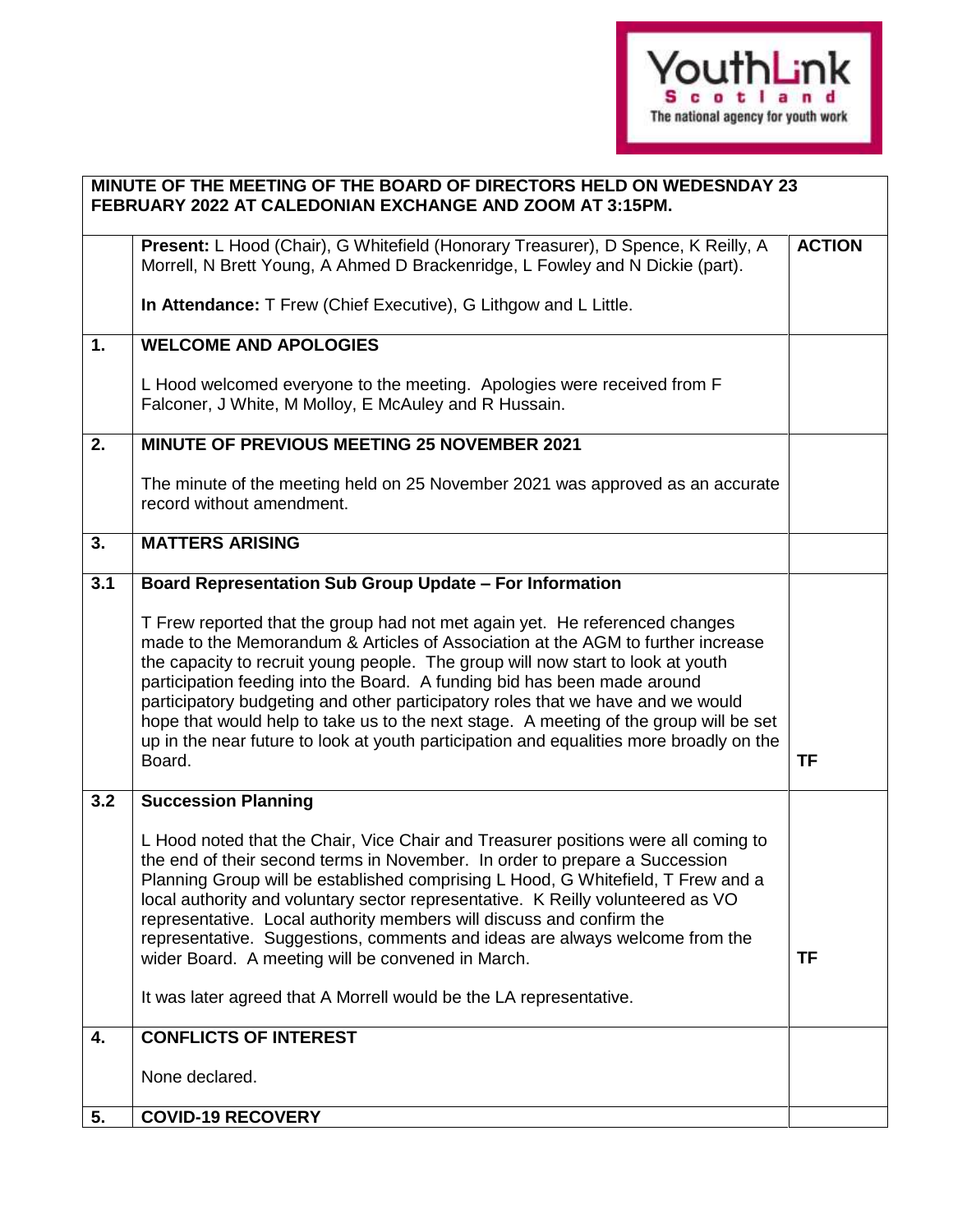| 5.1            | <b>CEO Update - For Information</b>                                                                                                                                                                                                                                                                                                                                                                                                                                                                                                                                                                                                                                                                                                                                                                                                                                                                                               |  |
|----------------|-----------------------------------------------------------------------------------------------------------------------------------------------------------------------------------------------------------------------------------------------------------------------------------------------------------------------------------------------------------------------------------------------------------------------------------------------------------------------------------------------------------------------------------------------------------------------------------------------------------------------------------------------------------------------------------------------------------------------------------------------------------------------------------------------------------------------------------------------------------------------------------------------------------------------------------|--|
|                | T Frew reported that we are still feeding into the Advanced Learning and Science<br>Recovery Group meaning there is opportunity to feed into the Minister quite<br>regularly. Public Health officials also attend that group. There is an understanding<br>that we need focus more on what the wider public health harms are to health and<br>wellbeing from the restrictions and the impact of that. Increasingly we asked to<br>submit evidence and submit research information to certain groupings that are<br>looking at different aspect of the impacts and how we recover. There are some<br>specifics around ventilation costs where we are asking specific questions of the<br>sector, we think there could be some extra potential funding, so really important we<br>collate that information. Scottish Community Development Centre and others are<br>doing a wider survey around community buildings and facilities. |  |
| 5.2            | Access to Facilities Update - For Information                                                                                                                                                                                                                                                                                                                                                                                                                                                                                                                                                                                                                                                                                                                                                                                                                                                                                     |  |
|                | T Frew advised that the issue of access to facilities for youth work is still significant.<br>Also featured in the CEO update in the SMT Report. There is also potentially a<br>motion in parliament with cross party support to discuss the issue in more details.<br>We also met with the Minister and there is the potential for him to meet with the<br>sector around some of these issues. It would not be exclusive to facilities and would<br>cover some of the wider issues like volunteering in the charitable sector. The<br>Minister has agreed to this in principle.<br>D Spence asked if and how the cessation of guidance updates would be<br>communicated to members. G Lithgow confirmed that updates would continue with                                                                                                                                                                                         |  |
|                | the upcoming changes, particularly relating to schools and the general wearing of<br>facemasks. Thereafter a decision would be taken on the need for continued<br>updates.                                                                                                                                                                                                                                                                                                                                                                                                                                                                                                                                                                                                                                                                                                                                                        |  |
| $6\phantom{1}$ | <b>FINANCE AND AUDIT COMMITTEE</b>                                                                                                                                                                                                                                                                                                                                                                                                                                                                                                                                                                                                                                                                                                                                                                                                                                                                                                |  |
| 6.1            | <b>Accommodation Costs - For Information</b>                                                                                                                                                                                                                                                                                                                                                                                                                                                                                                                                                                                                                                                                                                                                                                                                                                                                                      |  |
|                | G Whitefield advised that the original estimate of £30k had increased to £40k, one<br>or two further requirements could result in that figure increasing further potentially to<br>£45k.                                                                                                                                                                                                                                                                                                                                                                                                                                                                                                                                                                                                                                                                                                                                          |  |
| 6.2            | <b>Rent Payment Update - For Information</b>                                                                                                                                                                                                                                                                                                                                                                                                                                                                                                                                                                                                                                                                                                                                                                                                                                                                                      |  |
|                | G Whitefield advised that there had been a delay in receiving the invoices for rent.<br>The first has now been received and paid. However there a few snagging issues to<br>be resolved prior to payment of future invoices.                                                                                                                                                                                                                                                                                                                                                                                                                                                                                                                                                                                                                                                                                                      |  |
| 6.3            | Pay Settlement Update - For Information                                                                                                                                                                                                                                                                                                                                                                                                                                                                                                                                                                                                                                                                                                                                                                                                                                                                                           |  |
|                | G Whitefield noted that the Board, at the November meeting, agreed interim<br>arrangements to be paid in December should the national award not be agreed at<br>that time. However, that national award was finalised and salary adjustments were<br>made in time for the December payroll.                                                                                                                                                                                                                                                                                                                                                                                                                                                                                                                                                                                                                                       |  |
| 6.4            | <b>Core Grant Negotiations Update - For Information</b>                                                                                                                                                                                                                                                                                                                                                                                                                                                                                                                                                                                                                                                                                                                                                                                                                                                                           |  |
|                |                                                                                                                                                                                                                                                                                                                                                                                                                                                                                                                                                                                                                                                                                                                                                                                                                                                                                                                                   |  |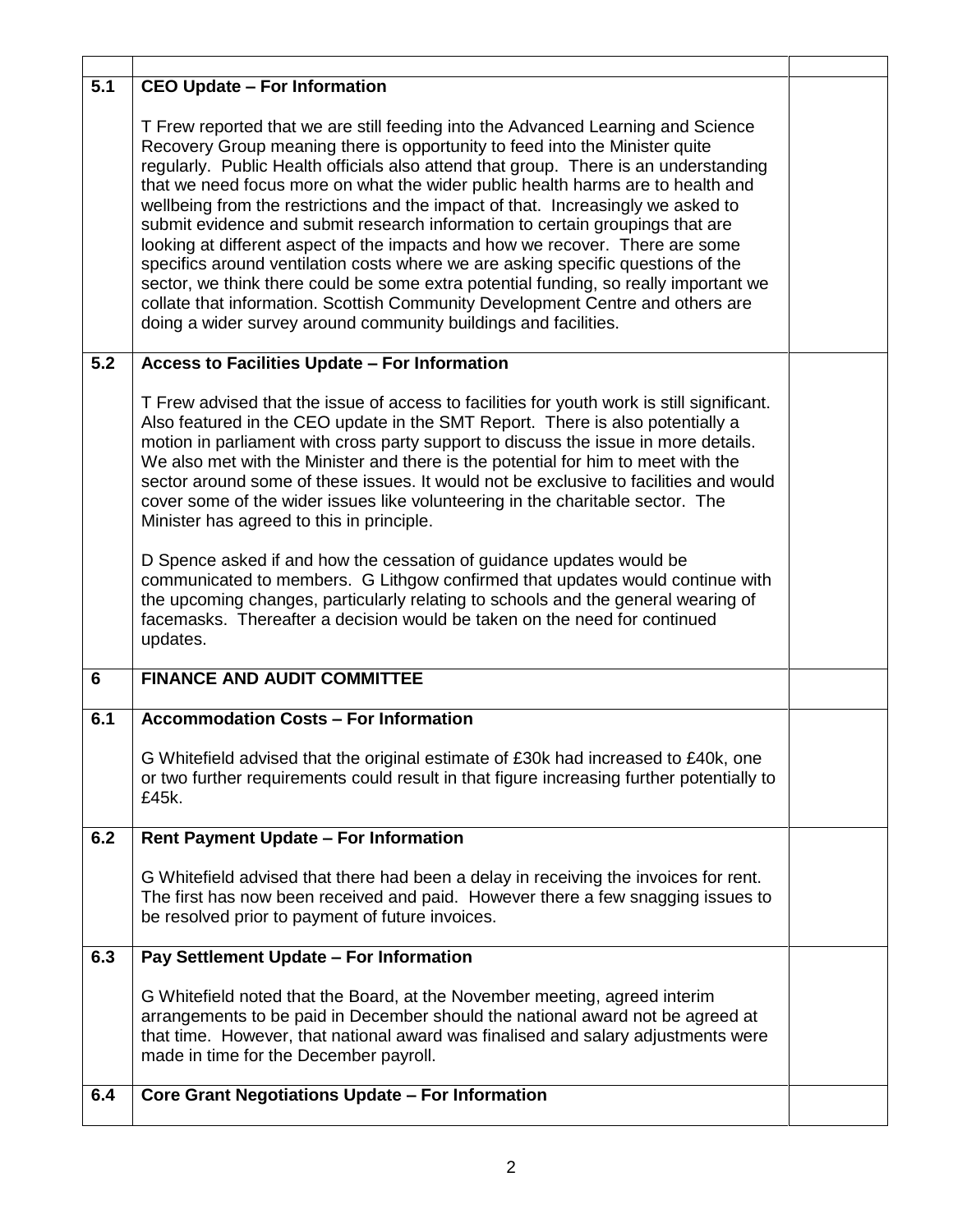|     | G Whitefield advised that T Frew has been progressing this ask with the Scottish                                                                                                                                                                                                                                                                                                                                                                                                                                                                                                                                                                                                                                                                                   |    |
|-----|--------------------------------------------------------------------------------------------------------------------------------------------------------------------------------------------------------------------------------------------------------------------------------------------------------------------------------------------------------------------------------------------------------------------------------------------------------------------------------------------------------------------------------------------------------------------------------------------------------------------------------------------------------------------------------------------------------------------------------------------------------------------|----|
|     | Government.                                                                                                                                                                                                                                                                                                                                                                                                                                                                                                                                                                                                                                                                                                                                                        |    |
| 6.5 | Management Accounts to 31 January 2022 - For Information (BOD/01/22)                                                                                                                                                                                                                                                                                                                                                                                                                                                                                                                                                                                                                                                                                               |    |
|     | Management accounts show a projected shortfall of £54k which is a reduction of<br>£4k since the last report. There is still some uncertainty with only one month until<br>the end of the financial year but indications are that the breakeven position should<br>be achieved, or very close to it.                                                                                                                                                                                                                                                                                                                                                                                                                                                                |    |
|     | D Spence acknowledged the position and congratulated all involved.                                                                                                                                                                                                                                                                                                                                                                                                                                                                                                                                                                                                                                                                                                 |    |
| 6.6 | Summary Budget 2022-23 - For Information (BOD/02/22)                                                                                                                                                                                                                                                                                                                                                                                                                                                                                                                                                                                                                                                                                                               |    |
|     | Items 6.6 and 6.7 were taken together.                                                                                                                                                                                                                                                                                                                                                                                                                                                                                                                                                                                                                                                                                                                             |    |
| 6.7 | Budget Protocol 2022-23 - For Information (BOD/03/22)                                                                                                                                                                                                                                                                                                                                                                                                                                                                                                                                                                                                                                                                                                              |    |
|     | The outline budget was agreed in principle on the understanding that further<br>updates to uncertain funding streams could be made to the April meeting when<br>further discussions would take place. The budget presented is a solid basis on<br>which to plan. Thereafter, an update will be given to the Board.                                                                                                                                                                                                                                                                                                                                                                                                                                                 | LL |
|     | A discussion took place around the agreement made at the November meeting to<br>end direct payment of the Home Working Allowance to staff at the end of this<br>financial year, with staff claiming this direct from HMRC thereafter. The allowance is<br>£312 per person per annum. On further examination, it became clear that it was an<br>allowance for tax meaning some staff might only get £61 of tax relief. It was agreed<br>to recommend to the Board that we continue to pay the allowance for 2022-23. This<br>would be part of a planned transition and on the understanding that it would come to<br>an end in March 2023. This would not apply to any new employees joining after 1<br>April who would be required to make a claim direct to HMRC. | LL |
|     | This was agreed.                                                                                                                                                                                                                                                                                                                                                                                                                                                                                                                                                                                                                                                                                                                                                   |    |
|     | G Whitefield noted that savings made from the withdrawal of these payments of £9k<br>had been factored into the draft budget. Therefore, the income target of £110k<br>would increase to £119k.                                                                                                                                                                                                                                                                                                                                                                                                                                                                                                                                                                    | LL |
| 7.  | <b>SENIOR MANAGEMENT TEAM UPDATE</b>                                                                                                                                                                                                                                                                                                                                                                                                                                                                                                                                                                                                                                                                                                                               |    |
| 7.1 | Senior Management Team Report - For Information (BOD/04/22)                                                                                                                                                                                                                                                                                                                                                                                                                                                                                                                                                                                                                                                                                                        |    |
|     | The SMT Report was noted.                                                                                                                                                                                                                                                                                                                                                                                                                                                                                                                                                                                                                                                                                                                                          |    |
| 8   | <b>RISK MANAGEMENT</b>                                                                                                                                                                                                                                                                                                                                                                                                                                                                                                                                                                                                                                                                                                                                             |    |
| 8.1 | Risk Management Review - For Information/Discussion (BOD/05/22)                                                                                                                                                                                                                                                                                                                                                                                                                                                                                                                                                                                                                                                                                                    |    |
|     | T Frew reported that a full review of the register had been undertaken and reflects<br>the current position and includes a definition of the traffic light system. Timescales<br>and responsibilities have also been specified more fully.                                                                                                                                                                                                                                                                                                                                                                                                                                                                                                                         |    |
|     |                                                                                                                                                                                                                                                                                                                                                                                                                                                                                                                                                                                                                                                                                                                                                                    |    |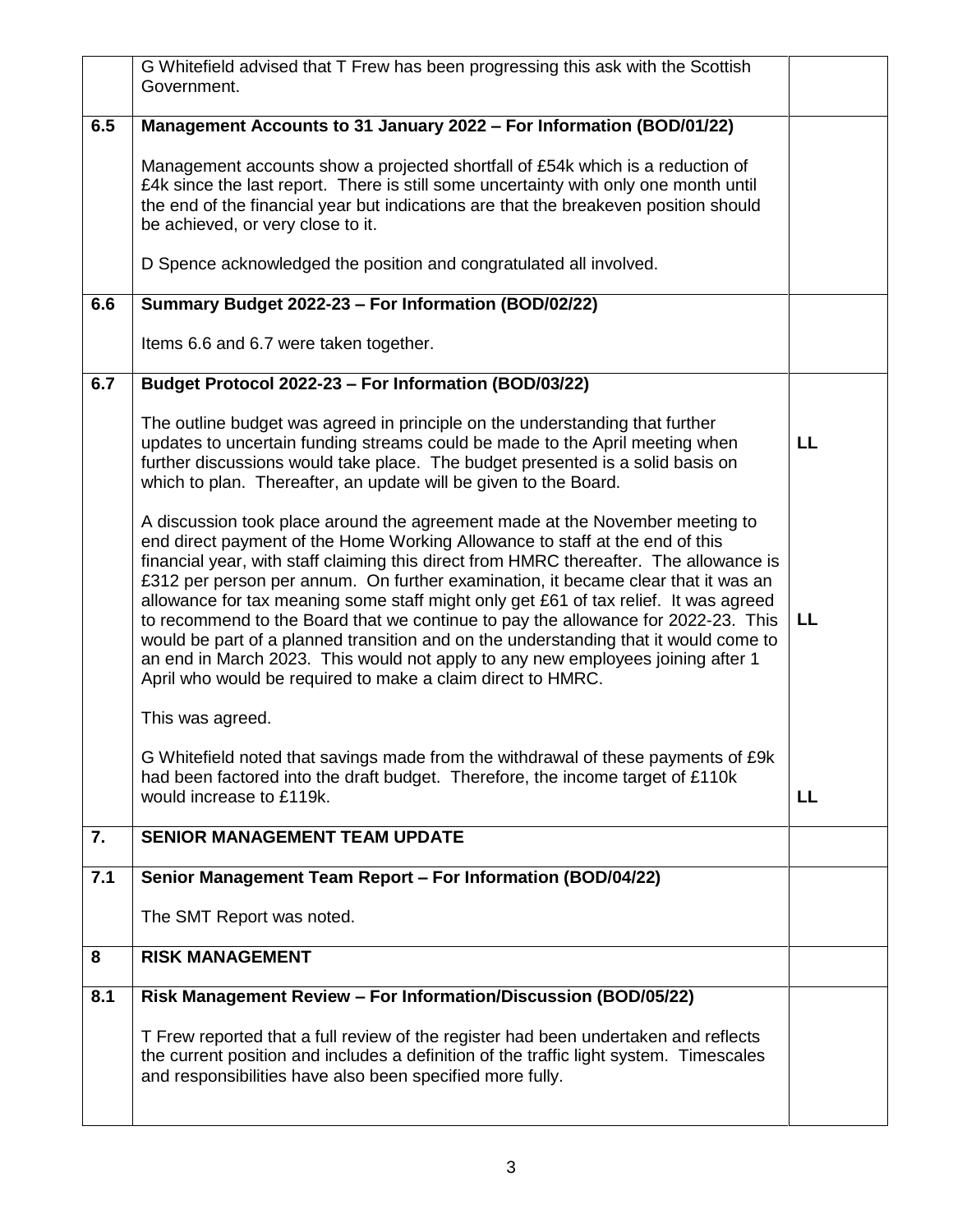|     | N Dickie acknowledged the work done, making it much clearer. She suggested that<br>more work might be done to differentiate between risk controls and actions. She<br>also suggested the possibility of adding a residual risk but this was down to<br>individual preference. Overall, it is looking much better. T Frew agreed to take<br>those points into consideration.                                                                                                                                                           | <b>TF</b> |
|-----|---------------------------------------------------------------------------------------------------------------------------------------------------------------------------------------------------------------------------------------------------------------------------------------------------------------------------------------------------------------------------------------------------------------------------------------------------------------------------------------------------------------------------------------|-----------|
|     | T Frew asked the Board to confirm that bringing 3 key items to each meeting was<br>the preferred approach. D Spence advised that her organisation present to the<br>Board those areas of risk scoring the highest, i.e. the greater number of reds and<br>ambers with those on green only being reviewed annually. Trustees are also<br>consulted on what they think risks are going to be at the time of agreeing the<br>operating plan, suggesting this might be something our Board also discuss as part<br>of the planning cycle. |           |
|     | K Reilly felt that perhaps the colour system for risk appetite was the wrong way<br>round. T Frew asked that all comments and observations be fed back. He noted<br>that during the process of updating it was very clear that as an organisation our<br>appetite for risk was generally low which was not always useful for trying new things<br>or being ambitious.                                                                                                                                                                 |           |
|     | It was agreed that 3 risks would continue to be brought to the Board. Consideration<br>will also be given to how best to seek Board members thoughts on other potential<br>risks.                                                                                                                                                                                                                                                                                                                                                     | <b>TF</b> |
| 9.  | <b>CONSULTATION RESPONSES</b>                                                                                                                                                                                                                                                                                                                                                                                                                                                                                                         |           |
| 9.1 | Scottish Government Education Reform Consultation - YouthLink Scotland<br><b>Response - For Information (BOD/06/22)</b>                                                                                                                                                                                                                                                                                                                                                                                                               |           |
|     | The response was noted.                                                                                                                                                                                                                                                                                                                                                                                                                                                                                                               |           |
| 9.2 | Scottish Government Getting it right for every child (GIRFEC) Refresh -<br>Practice Guidance - Stakeholder Consultation - YouthLink Scotland Response<br>- For Information (BOD/07/22)                                                                                                                                                                                                                                                                                                                                                |           |
|     | The response was noted.                                                                                                                                                                                                                                                                                                                                                                                                                                                                                                               |           |
|     |                                                                                                                                                                                                                                                                                                                                                                                                                                                                                                                                       |           |
| 9.3 | Scottish Parliament Health, Social Care and Sport Committee Inquiry into the<br>Health and Wellbeing of Children and Young People in Scotland - YouthLink<br>Scotland Response - For Information (BOD/08/22)                                                                                                                                                                                                                                                                                                                          |           |
|     | The response was noted.                                                                                                                                                                                                                                                                                                                                                                                                                                                                                                               |           |
| 9.4 | Scottish Government Ending the Need for Food Banks Consultation -<br>YouthLink Scotland Response - For Information (BOD/09/22)                                                                                                                                                                                                                                                                                                                                                                                                        |           |
|     | The response was noted.                                                                                                                                                                                                                                                                                                                                                                                                                                                                                                               |           |
| 9.5 | YouthLink Scotland response to Includem's Voices Report focusing on<br>families' experiences of poverty and what works in services - For Information<br>(BOD/10/22)                                                                                                                                                                                                                                                                                                                                                                   |           |